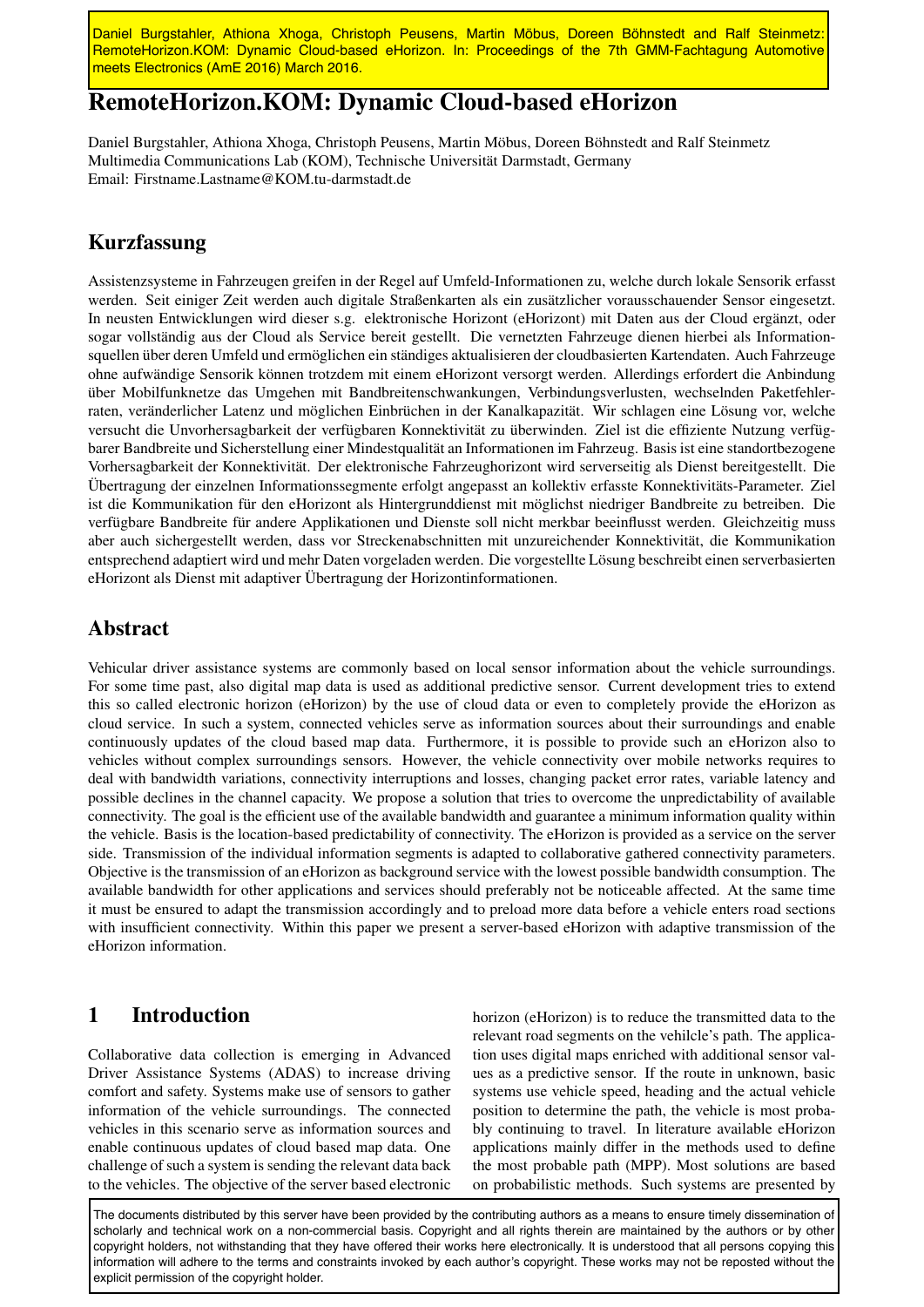Gee-Lake and Stählin [\[1\]](#page-5-0) as well as Ibrahim [\[2\]](#page-5-1). Other systems make use of historical information to improve the MPP performance. Examples are provided by Ress et al. [\[3\]](#page-5-2), Engel et al. [\[4\]](#page-5-3), and Karimi et al. [\[5\]](#page-5-4). The aim of this work was to combine existing solutions for locally generated eHorizon applications and to adapt them to a remote solution. An illustration is depicted in Figure [1.](#page-1-0) Our system is maintained remotely and cannot directly make use of dynamic sensor values such as gear grading, turn signals or acceleration. Another challenge is the high latency of wireless networks. Therefore, we developed a new MPP algorithm based on probabilistic approaches, since they represent a promising approach in handling uncertainties associated to trajectory prediction. Although, the objective of this work is providing a remote eHorizon, a remaining challenge is the unpredictability and high costs of mobile networks. Network bandwidth suffers under fluctuation, which influence the performance of the developed application [\[6\]](#page-5-5). Therefore, we propose a bandwidth predictive solution that overcomes problems caused by temporary connection loss, high packet error rate or insufficient channel capacity. Another aim was to provide the remote eHorizon as a background service to reduce. Therefore, we propose a solution where the server selects which and how much data to send to the vehicle, based on historical bandwidth values. The system is inspired by adaptive streaming systems like Dynamic Adaptive Systems (DASH).

In the following section we give an overview about related work, followed by a description of our static eHorizon approach. In Section [4](#page-3-0) we introduce the predictive remote eHorizon and in Section [5](#page-4-0) we present our results and give a comparison of both approaches. We summarize our work and provide an outlook on future work in Section [6](#page-4-1) .

## 2 Related Work & Background

Digital maps can be used as predictive sensor for systems that increase the driver safety, comfort and driving economy. Several methods are proposed in literature to generate an eHorizon. Most of them are based on vehicle speed, position and digital data to determine the likelihood for each path on a junction to be the road in which the vehicle will continue the trip [\[5,](#page-5-4) [7\]](#page-5-6). The determination of the eHorizon and its performance highly depends on the prediction of the path that the vehicle will travel. Further challenges depend on the horizon size. In the following we summarize related work in the field of eHorizon and bandwith prediction.

#### eHorizon & Most Probable Path

State of the art in generating the eHorizon is to predict the road geometry, including related attributes, located ahead of the vehicle out of the vehicle position and velocity, gyroscope information and the use of digital maps [\[1,](#page-5-0) [2,](#page-5-1) [4,](#page-5-3) [8,](#page-5-7) [7\]](#page-5-6). Several related work considers alternative methods for generating and improving the eHorizon. Gee-Lake et al. have developed a method, which can generate the eHorizon with a sufficient accuracy, even when the computing power of the eHorizon provider is relatively low [\[1\]](#page-5-0). The authors propose a planning table, which contains according to the

<span id="page-1-0"></span>

Figure 1 System overview.

available computing power not only the MPP and the respective attributes, but also additional side paths. Furthermore, they propose providing multiple planning tables stored in different memories. This method is suitable for devices with a limited memory or computing power, like mobile phones or head units. In our scenario, the aim is to generate a remote eHorizon as a backend service with potentially high memory and computing power. As main challenge the system has to deal with network unpredictability. This work provides good advices on handling various environment conditions. The planning table is used in our scenario to adapt the MPP to the network conditions. A good overview and method in determining the MPP is presented by Ibrahim [\[2\]](#page-5-1). He provides a method of selecting the most likely path from a list of candidate paths. The MPP is defined based on cost functions, based on the environment type. Each parameter has a different precedence level, depending on the effect that the parameter would have towards predicting the vehicle MPP. Used parameters are vehicle lateral velocity, lateral position, turn signal, boundary type, position of the acceleration pedal and the deceleration of the vehicle. Each of these parameters is assigned a precedence level, beginning with 1 for the signal with the lowest priority. This algorithm is implemented in the vehicle to realize short reaction times. A remote eHorizon cannot use dynamic vehicle information because of network unpredictability and potentially high network latencies. However, the work provides good advices on how to handle multiple parameters by assigning a precedence level and it also confirms probabilistic methods as promising approach in MPP estimation.

Some other methods for location prediction are developed within the aim of Location Based Services (LBS). Karimi and Liu propose the Predictive Location Model (PLM) [\[5\]](#page-5-4). The aim is to make application related optimisations based on the geographic location of mobile users and upcoming road segments. They build a temporary probability matrix for each intersection to overcome uncertainties at intersections. They populate the matrix based on historical information of taking a certain road after the intersection. But this method has a good performance only on previously driven road segments. Using historical data in determining the MPP is a well-known approach and used in multiple works [\[4,](#page-5-3) [5,](#page-5-4) [7,](#page-5-6) [9\]](#page-5-8).

Latest developments in ADAS tend wo use sensor fusion, i.e, the use use of multiple combined sensor values. Moreover, map data should be up-to-date in order to increase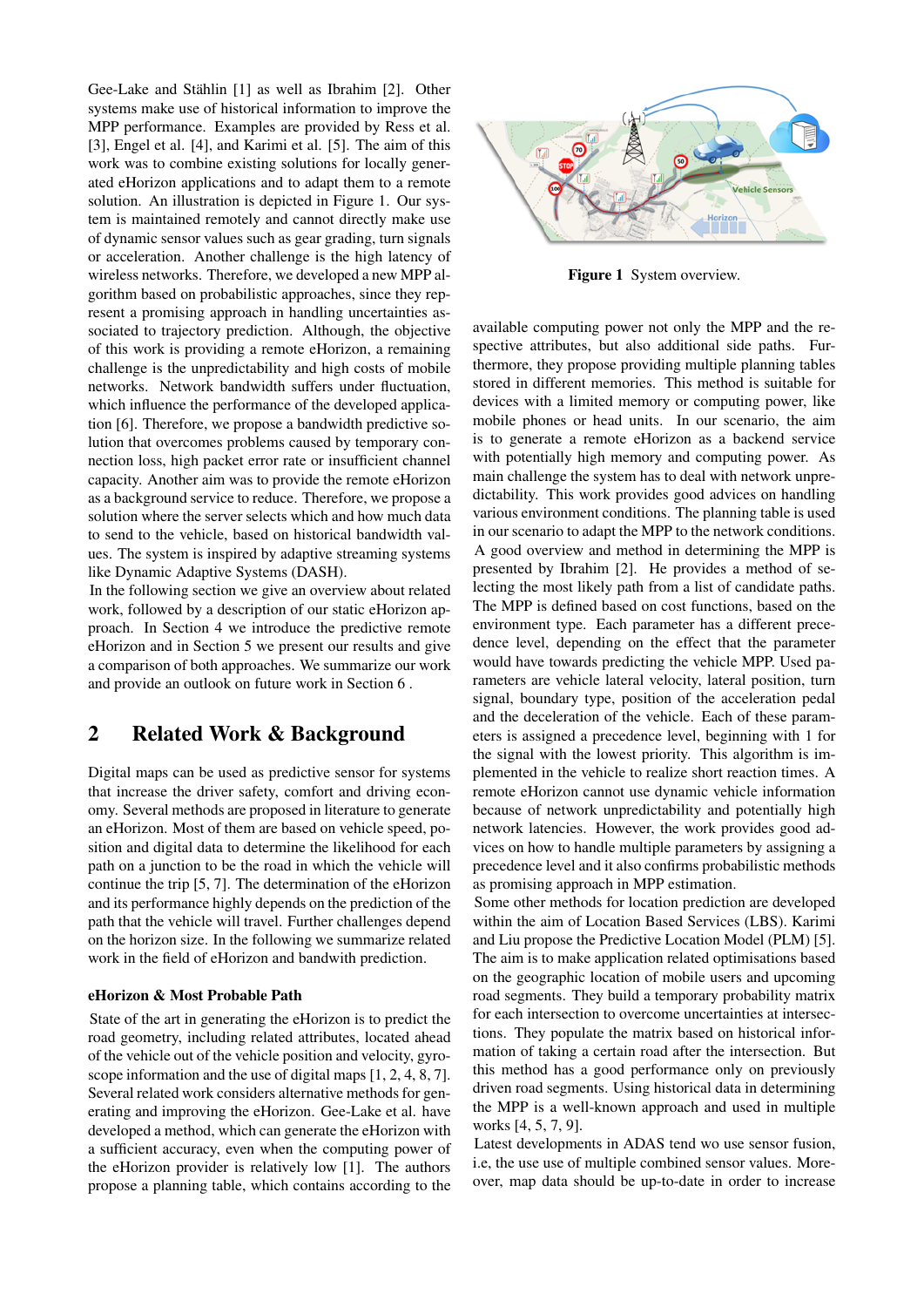<span id="page-2-1"></span>

Figure 2 eHorizon and Most Probable Path Algorithm.

accuracy. Therefore, there is an increased interest in providing the eHorizon as a backend service from the Cloud. First ideas about this solution were proposed by Engel et al. and Manoliu et al. [\[4,](#page-5-3) [7\]](#page-5-6). Continental AG presented in January 2015 at the CES in Las Vegas the dynamic electronic horizon [\[10\]](#page-5-9). The project is a collaboration with IBM and the location cloud company HERE. Information is gathered under crowdsourcing principle from multiple vehicles. Continental uses the remote eHorizon at applications like sealing, coasting or energy regeneration. Latest developments and interest in industry shows the high potential of the eHorizon. However, to the best of our knowledge none of the existing solutions publishes evaluation results.

#### Bandwidth Prediction

A remaining challenge in the remote eHorizon application is the network unpredictability. Network bandwidth suffers under fluctuations that influence the performance of the developed applications [\[6\]](#page-5-5). This section analyses existing works in bit-rate adaptation systems, which try to overcome problems caused by temporary connection loss, high packet error rate or insufficient channel capacity. Most systems propose bandwidth prediction based on time and location based bandwidth measurements. Many are streaming systems, since they are at most delay sensitive and adaptive systems should increase the Quality of Experience (QoE). Important in our context is adaptive bit-rate streaming, which adapts the streaming quality to the current available bandwidth. Adaptive video formats like DASH offer techniques to change the video quality, depending on currently available bandwith. Lacking knowledge about future connectivity for a moving mobile client may cause buffer underruns or even interruptions. In our scenario the equivalent would be missing information about road segments and respective annotated information. The aim of this work is to use an algorithm to adapt the size of the eHorizon and the amount of attributes according to the available network bandwidth. Different studies have confirmed a strong correlation between the geographic location and the wireless network bandwidth [\[11,](#page-5-10) [12,](#page-5-11) [13\]](#page-5-12). Inspired by these results Yao et al. have exploited bandwidth predictability [\[12\]](#page-5-11). They have conducted multiple measurements on a repeated trip and have observed a high correlation between loca-

tion and bandwidth. The same authors have developed a system completely based on past bandwidth observations [\[13\]](#page-5-12). Their measurements were used in simulations and showed a reduction of packet loss of up to 70%. A system based on the same principle is proposed by Riiser et al. [\[14\]](#page-5-13). It relies on monitoring the receivers download rate, which is periodically reported to a database and mapped with the respective GNSS Position. The system is evaluated using real world traces where the server knows the whole route information in advance. Curcio et al. propose a similar system for geo-predictive media delivery in mobile devices [\[15\]](#page-5-14). They measure the bit-rate at regular time intervals and focus on predicting networks outages and adjusting buffering parameters. Hao et al. has developed a geo-predictive streaming system named GTube [\[16\]](#page-5-15). It enables mobile clients to use intelligently the locationspecific bandwidth information to adapt the bit-rate.

### 3 Static Remote eHorizon

This section introduces the functional architecture and algorithms of the developed system. The static remote eHorizon is based on selecting the road segments and additional attributes located ahead of the actual vehicle position. This application uses map data and additional attributes gathered collaboratively and located in a remote database. The system consists of two main components. The eHorizon Provider on the server side constructs the eHorizon and generates messages to be transmitted. On the vehicle side the eHorizon reconstructor is responsible to rebuild the ehorizon out of the transmitted messages. We use the publish subscribe pattern for communication between the vehicles and the server side to realize asynchronous and scalable communication. In particular we the lightweight MQTT protocol. In our prototype we have used the Mosquitto<sup>1</sup> message broker. For message serialization we make use of Google Protocol Bufffers that is very efficient, language neutral and in particular extensible. Figure [2](#page-2-1) depicts a vehicle on a section of a map. The eHorizon is generated as tree structure as depicted on the right side of Figure [2.](#page-2-1) Each node corresponds to a road segment. Each road segment has additional annotated information,

<span id="page-2-0"></span><sup>1</sup><http://mosquitto.org>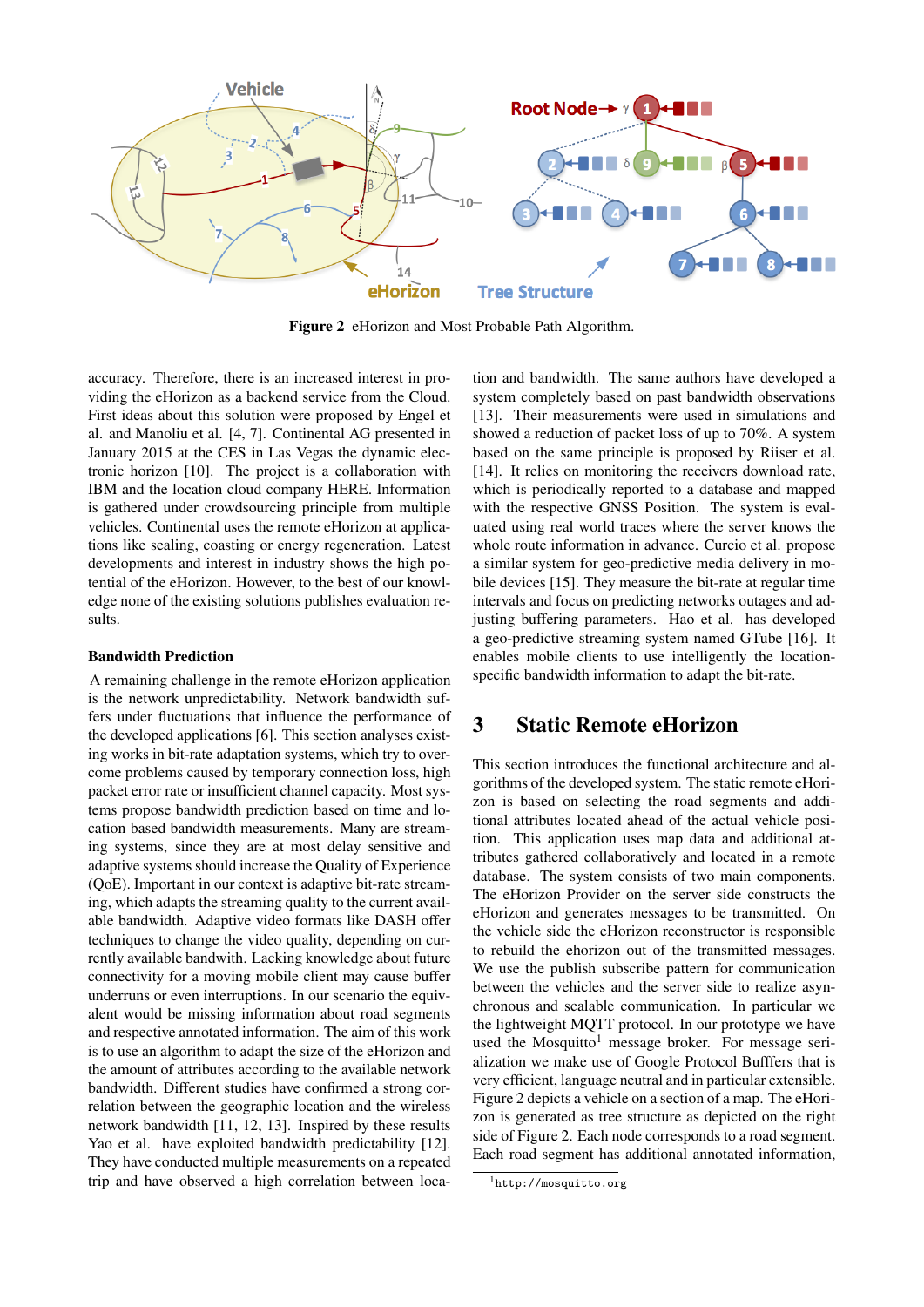e.g, about static or even dynamic objects. Attached information is described by offsets to the segment starting point. All road segments in driving direction within a certain radius, depicted by the yellow area, are considered for the eHorizon generation. The nodes are connected by edges that represent the stubs, i.e., intersections and forks. The respective node of the road segment the vehicle is currently driving on is alway selected as root node. This leads to an automatic discarding of segments the vehicle has passed. Tree-leafs are the outgoing sub-paths. The tree-structure is updated each time the vehicle changes the actual path. This working principle is based on the ADASIS protocol. For each vehicle the eHorizon is maintained at the server side. Each time a new request comes from the vehicle, the tree-structure is updated. The vehicle sends a new request as soon the remaining eHorizon size falls below a threshold. Only the new paths, missing at the vehicle side, are sent to the vehicle to save bandwith.

The size of the eHorizon is not determined by a radius distance from the corresponding vehicle. A size calculator component decides about the length of the eHorizon and which sub-paths are going to be included in the treestructure. In city environments, with relatively low speed and frequent turns, the considered eHorizon area is small. This compensates that the MPP is difficult to predict in city environments and reduces the transmission of information about unimportant road segments. On motorways the considered are is increased, since the vehicle speed is much higher and the determination of the MPP performs much better. The component responsible to generate the MPP in our eHorizon provider is the Look Ahead Module. The prediction is based on the GNSS position of the vehicle, velocity and heading of the vehicle, as well as classifiers representing the different road types and the angles between connected road segments of different types. Road type classifiers were used according to the road classes used within OpenStreetMap<sup>2</sup>. Out of the candidate paths within the generated eHorizon an algorithm selects the most probable one, i.e., the MPP. It is based on a probabilistic approach. A higher road class type gets a higher priority. A lower angle between road segments at intersections and forks, compared to the approaching road segment, gets also a higher priority. Due to a minimization of communication we have to deal with a lack of dynamic information like gear grading, turn signals or acceleration. This leads to a lower dynamic in MPP and eHorizon adaption. Therefore, the transmission includes not only the MPP but additional side paths based on their weights.

For our probabilistic approach we determine two weightings, a weight for the road class  $\Theta_{RC_i}$  and a weight for relative angle of the road segment  $\Theta_{\alpha_i}$ . The weight of the road class  $\Theta_{RC_i}$  of a branching road segment *Seg<sub>i</sub>* at an intersection is the fraction of the respective road class  $RC<sub>i</sub>$  and the sum of the road class of all *N* branching road segments, according to equation [1.](#page-3-2) We subtract this value from 1 to get a higher value for a higher street type (e.g. a motorway), since it has a lower class type number (as e.g. a road).

<span id="page-3-2"></span>
$$
\Theta_{RC_i} = 1 - \frac{RC_i}{\sum_{n=1}^{N} RC_n} \tag{1}
$$

Equation [2](#page-3-3) gives the weight  $\Theta_{\alpha_i}$  of the angle  $\alpha_i$  of a branching road segment *Segi* at an intersection as fraction of the angle  $\alpha_i$  to the sum of the angles of all *N* branching road segments.

<span id="page-3-3"></span>
$$
\Theta_{\alpha_i} = 1 - \frac{\alpha_i}{\sum_{n=1}^{N} \alpha_n} \tag{2}
$$

Figure [2](#page-2-1) illustrates this scenario at the intersection between the road segments 1, 5 and 9. All angles are considered relative to the approaching road segment *Segi*, even if all angles are internally managed relatively to geographic north. For weighting calculation we use the magnitude of the difference of the angle of the approaching road segment  $\alpha_a$  and the angle of the road segment under consideration  $\alpha_{Seg_i}$ ,  $|\alpha_i = \alpha_a - \alpha_{Seg_i}|$ . Due to the zero crossing, one has to subtract 360 $^{\circ}$  in case  $|\alpha_i|$  is larger 180 $^{\circ}$ . In case of the example in Figure [2,](#page-2-1)  $\alpha_9 = |\gamma - \delta|$ . Both weights,  $\Theta_{RC_i}$  and  $\Theta_{\alpha_i}$  are handled not equally within the total weight calculation that is the basis for probability estimation. We multiply  $\Theta_{RC_i}$  with a factor  $\beta$  that we set to five, since it is much more likely to stay on the same road type, even if the angle at an intersection is larger. To get the a probability of the respective road segment, we normalize the calculated value according to equation [3.](#page-3-4)

<span id="page-3-4"></span>
$$
p_{Seg_i} = \frac{\beta \cdot \Theta_{RC_i} + \Theta_{\alpha_i}}{\beta + 1} \tag{3}
$$

#### <span id="page-3-0"></span>4 Adaptive Remote eHorizon

As an extension we can operate the eHorizon adaptive to the available bandwidth. First of all, all data of the eHorizon is packed into single messages and reordered according to a pre-calculated priority. Each tree node represents a road segment and forms message. All attached information, e.g., traffic signs, form separate messages. The priority class of each information type is differen, e.g., ta traffic sign has a higher priority as a PoI. At each branch within the tree, i.e., intersection or fork, the priorities of the respective messages are multiplied with the according probability of the path. In a next step all these messages are reordered according to this calculated priority. These messages are then put into an output buffer and sent as background service with a transmission rate of max. 5*kBps*. At the end of each tree node, i.e., intersection or fork, the vehicle sends a short message with a position update back to the server side. On the vehicle side a map matching is performed on the already known eHorizon information. If this matching is successful, the position is just coded as *ID* of the newly entered road segment and an offset, else the GNSS position is used. The position information is used to update the eHorizon and the output buffer at the server side. All information in the output buffer according to already passed road segments is deleted. This reduces the amount of transmitted data since information that is not of interest anymore will not be send. To ensure a sufficient amount of

<span id="page-3-1"></span><sup>2</sup><https://www.openstreetmap.org>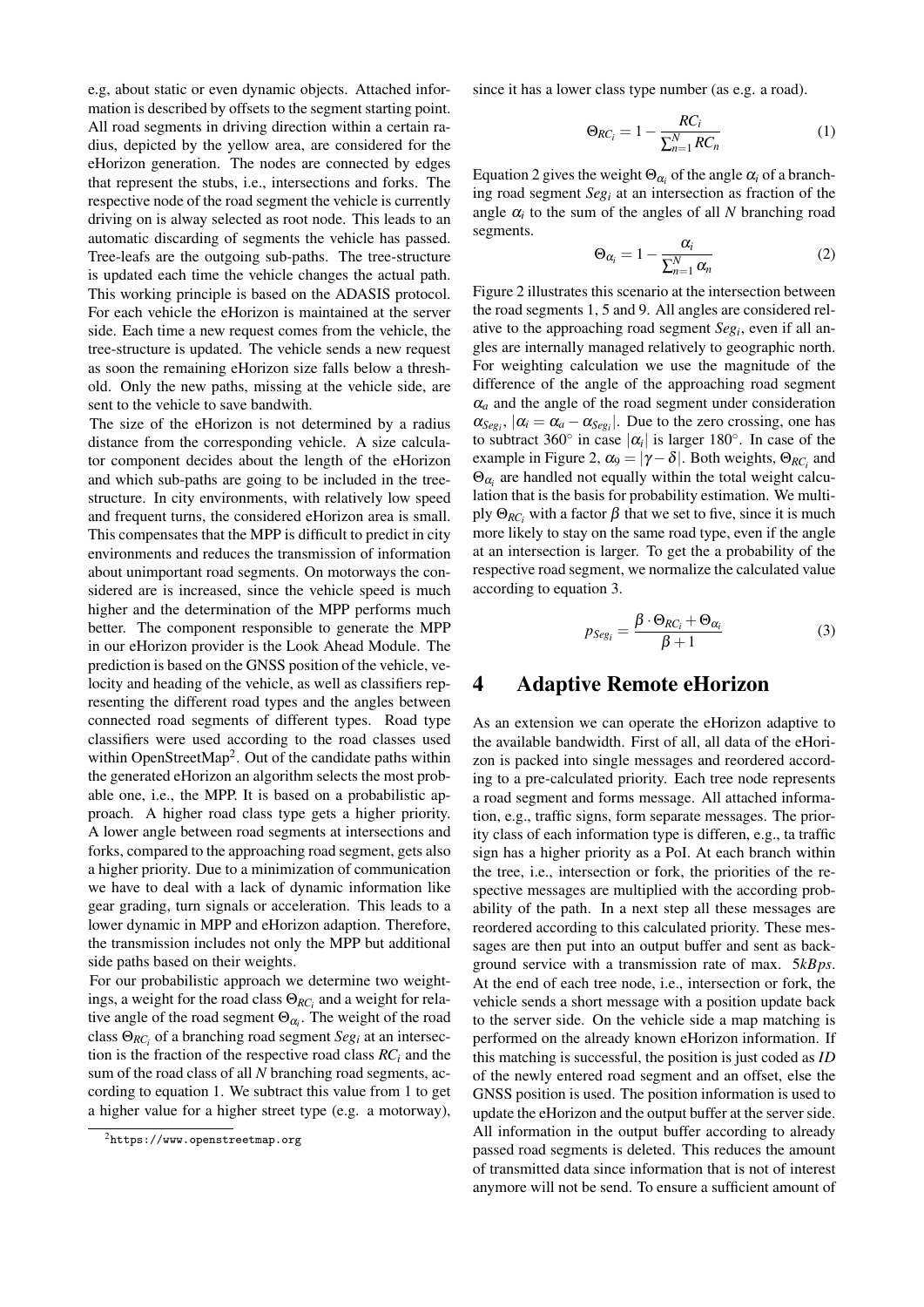Table 1 Performance comparison of the static and adaptive eHorizon.

<span id="page-4-2"></span>

|                   | Data (KBit) | Requests | Total Amount of Number of Average eHorizon<br>Length $(Km)$ | Average Sending<br>Interval $(s)$ | Request<br>quality |
|-------------------|-------------|----------|-------------------------------------------------------------|-----------------------------------|--------------------|
| Remote eHorizon   | 18454.7     | 81       | 13                                                          | -                                 | 75%                |
| Adaptive eHorizon | 3101.5      | 20       |                                                             | 2.6                               | 95%                |

information at the vehicle side, the transmission rate is increased before the vehicle reaches road segments with low bandwith coverage, e.g., caused by tunnels. The bandwidth prediction is based on a bandwith information that we have annotated to the single road segments. In a test drive we have sampled the available bandwith as average values per 100 meters and attached according information as average value per road segment to our map database. However, details of creating bandwith maps is out of the scope of this paper.

## <span id="page-4-0"></span>5 Results and Comparisons

In the following we campare both implementations, the remote and the adaptive eHorizon. The aim is to find a trade off between application performance and bandwidth consumption. We used a real world test and gathered vehicle and connectivity data on a trip about 30*km* between two cities in Hesse, Germany. The eHorizon was enriched with several additional information data. In this scenario we had an average eHorizon size of about 451 kB. In case of the adaptive eHorizon, the total data transmission would need about 85s. With an average speed of 100 km/h the vehicle would move about 2.4 km within this time. In case of smaller road segments this will cause the adaptive application to discard already passed side paths before transmission. Both applications were compared in a simulation based on the collected data, i.e, the test drive was replayed and the collected bandwith values were used to control the connectivity. Considered parameters have been the total amount of transmitted Data, number of requests, average eHorizon length, average sending interval and request quality. We defined request quality as the ability of the system to provide enough data to the vehicle and not let it "blind" on a road segment. Since in this implementation an update is always requested closed to the end of the known eHorizon of the vehicle. This corresponds to the ability to directly deliver an eHorizon update to a request from the vehicle. The network load and bandwidth consumption of both eHorizon applications are given in Table [1.](#page-4-2) The adaptive eHorion is preselecting the data based on their probability which leads to a better performance for a larger amount of data. The static remote horizon is a rudimentary implementation that is updated when vehicle comes to end of eHorizon. If then the connectivity is bad the client sends requests until an answer is received from the server. This can lead to a period of missing eHorizon information at the vehicle side. In comparison the adaptive eHorizon has a longer average eHorizon with less side paths. This leads to reduction of data transmission of about 83% and the accuracy is also much higher. This is caused by adapting the

horizon size to the bandwidth values. When the path on the MPP has a bandwidth lower than 5*kBps*, the length of the MPP is increased by 0.3 km. This is done until the last path of the eHorizon has a stable bandwidth or the predefined maximum size of 10*km* is exceeded. The difference in the response size is due to the different working principle. The static remote eHorizon is sent as single message. In case of the adaptive eHorizon, each path and attached information is sent as separate messages. Therefore the packet sizes in the adaptive eHorizon are much smaller. The adaptive eHorizon introduces some additional overhead of about 45%,caused by position update messages. However, the saved bandwidth by sending less data is much bigger. In 25% of the cases the client did not get a direct response to a request. Even if the adaptive application performs better than the remote application, there are still some drawbacks to be overwhelmed. This is noticeable especially on motorways. Due to the higher road class of the motorway, the transmission of side paths, e.g. the exits, are sometimes not sent before the vehicle overpasses.

### <span id="page-4-1"></span>6 Conclusion and Future Work

The usage of digital maps an location based data is increasing beyond navigation purposes. Map data enriched with additional sensor values can be used as predictive sensor, the so called eHorizon. Available systems commonly rely on map data and sensor values available within the vehicle. Within this work we propose a remote eHorizon. The eHorizon generation is based on algorithms developed for on-board systems. Due to the lack of dynamic vehicle information on the server side, the solution had to be adapted to determine path probabilities. A challenge of the remote eHorizon is the network unpredictability. Network bandwidth suffers under fluctuations. The proposed adaptive eHorizon is adapting the horizon size to the bandwidth availability. This is done by the use of historically gathered bandwidth values. The eHorizon size is increased until the last path of the eHorizon has a stable bandwidth. Vehicles send position update messages each time it crosses an intersection or fork. Paths and additional information lying behind this position that are not yet send to the vehicle, are discarded. The aim is to find a trade-off between application performance and the bandwidth consumption. The adaptive eHorizon has shown a better performance. However, our prototype implementation is still in an early stage with many options for improvement. The performance of the determination of the MPP can be improved by the use of historical data. Additionally the MPP could be determined within the vehicle. This MPP can be efficiently send back to the server side just as list of road segment IDs with